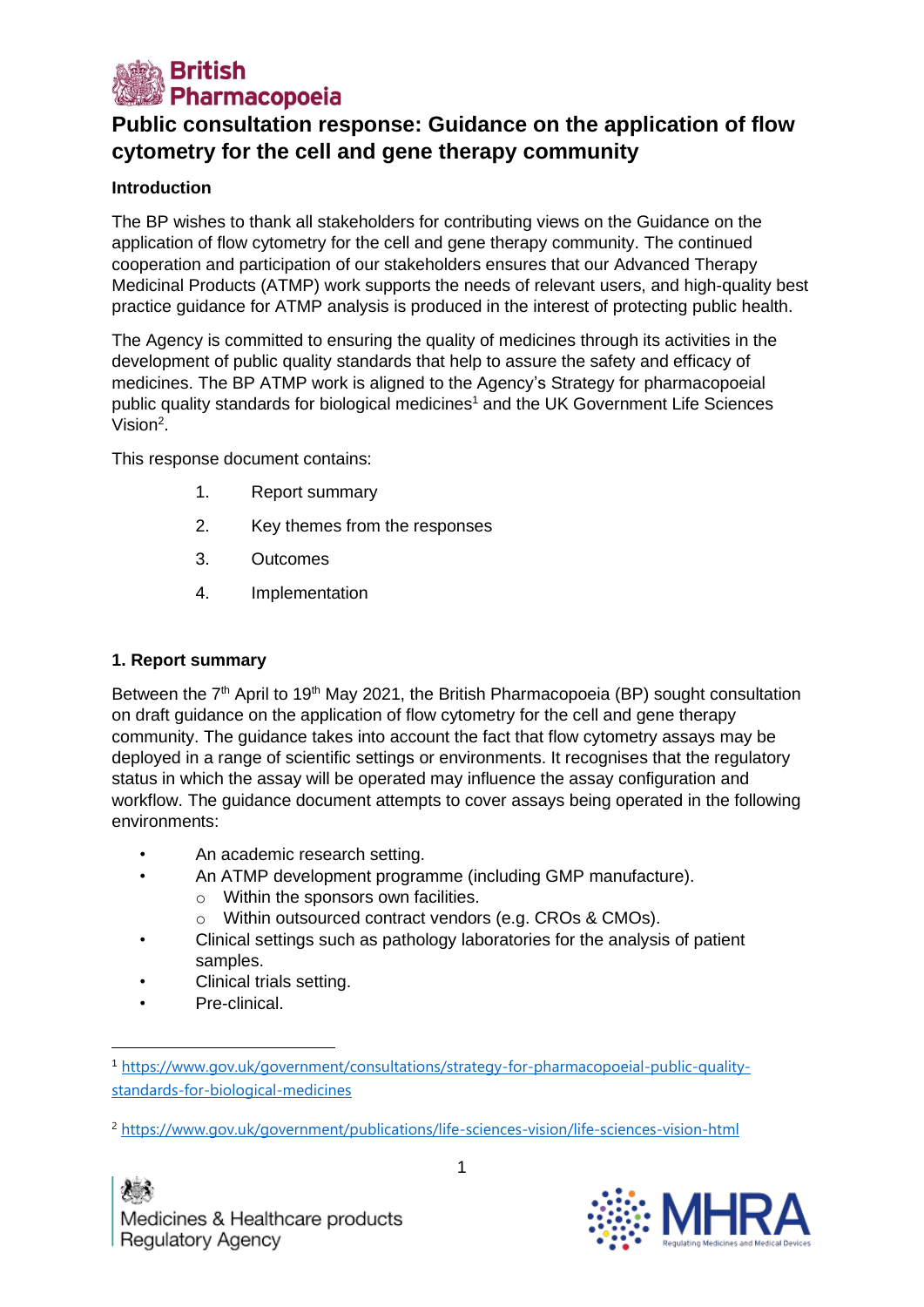

There were eleven responses received for the consultation, from a range of international organisations. These included trade associations, small/medium and large pharmaceutical companies, suppliers, and cell and gene therapy groups. This diverse representation, as well as the expert familiarity of many of the respondents with flow cytometry, indicates good feedback from the consultation. The extent of practical experience and wealth of knowledge from responders was evident from the detailed and balanced responses to the consultation.



## **2. Key themes from the responses**

#### **2.1 Response overview**



The BP would like to make readers aware that although there were no responses from NHS to the public consultation, the WP ATMP and flow cytometry subgroup that drafted the guidance document includes NHS representatives.

## **2.2 Benefits identified by responders**

## **Gap recognition**

Guidance on how to use flow cytometry to support product development and manage patient care were stated as critically needed. Responses received were supportive of the flow cytometry guidance, they indicated a general lack of awareness of how cytometers differ in the way they acquire data, their laser/optical set-ups and the data outputs. Stakeholders considered that gaps in authoritative guidance for the application of flow cytometry in ATMP analysis exist, and that the proposed guidance would contribute to supporting users in their application of flow cytometry to ATMPs.

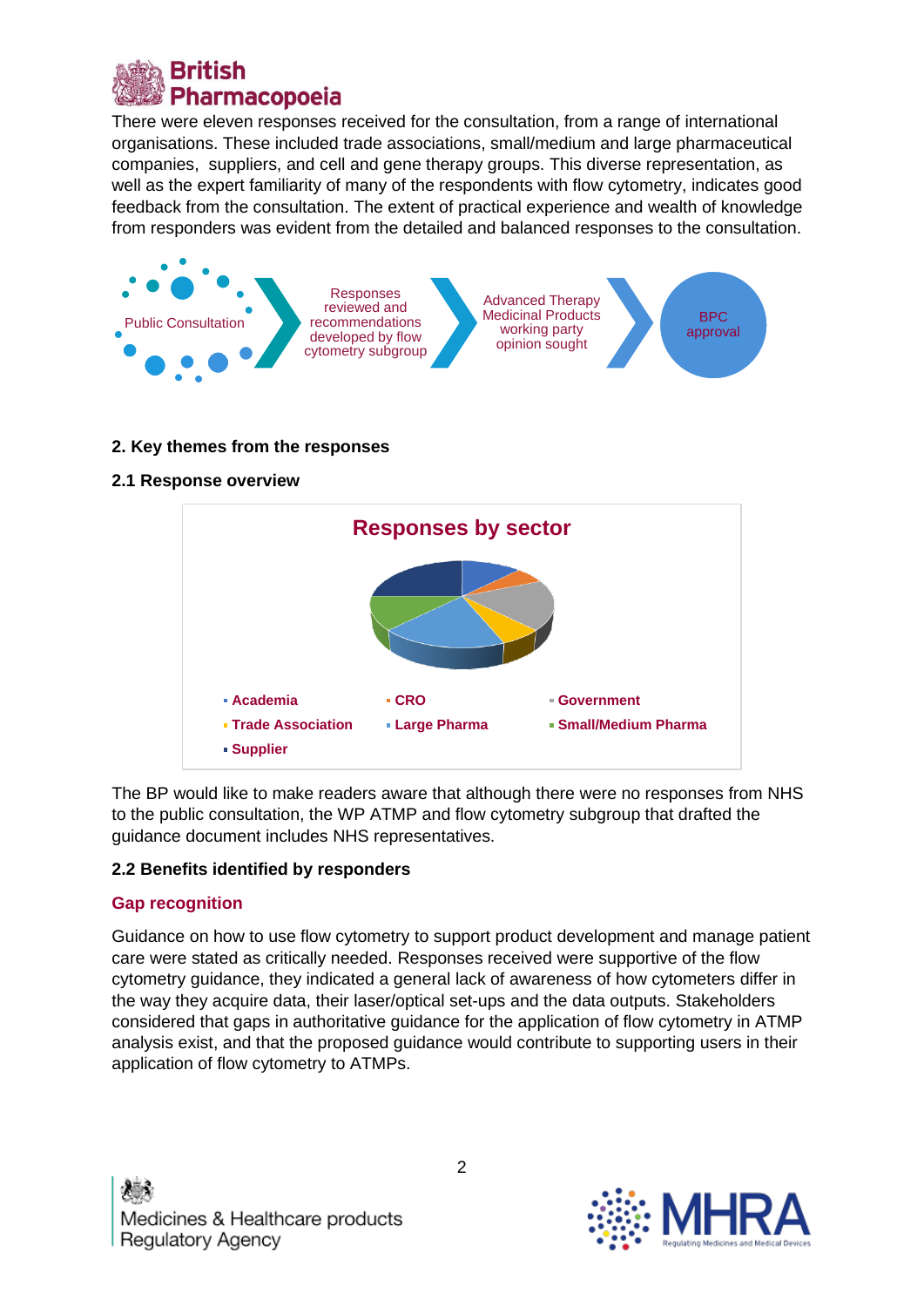

The guidance recognises and addresses key variables of flow cytometry assay development, importantly including standardisation of gating and data analysis and starting material composition, and stakeholders considered the guidance to set realistic expectations of the challenges associated with using flow cytometry in the analysis of ATMPs.

## **Thoroughness**

Responders appreciated the detail and provision of annexes for the instrument qualification, validation report, and validation protocol. The summary tables contrast similar topics such as early phase qualifications and late phase validation and were described as useful to users at all stages of development.

## **2.3 Potential challenges and improvements identified by responders**

## **Cross instrument standardisation**

Cross-instrument standardisation is necessary to increase confidence in the data collected and responders recommended consideration of this point.

#### **Clarity and style**

Some areas of the document required amending for clarity to ensure that the section titles accurately matched the text contained within the section. It was also suggested that some of the "background knowledge" could be removed from the document to reduce overall length. The language used was recommended to be made clearer, more concise, and be more assertive in places.

#### **Scope**

Some responders suggested additional aspects for the guidance to cover such as method lifecycle management and analysis of critical raw materials.

## **2.4 Usefulness**

#### **Implementation**

Stakeholders indicated that that the non-mandatory nature of the guidance would allow more users greater flexibility to consider their product needs than a legally enforceable standard. It is thought that this type of document would be most useful to small start-up organisations who would need to consider the analytical process from method development and instrument qualification, through to validation.

#### **Ease of use**

The guidance is outlined in a logical order and provided a step-by-step guideline for flow cytometry assay development. It could be used as a reference for internal quality standard setting and guidance in developing flow-based analytical methods.

## **Alignment**

Responses indicated that the cross-referencing of appropriate regulations and standards for each step was seen as beneficial.